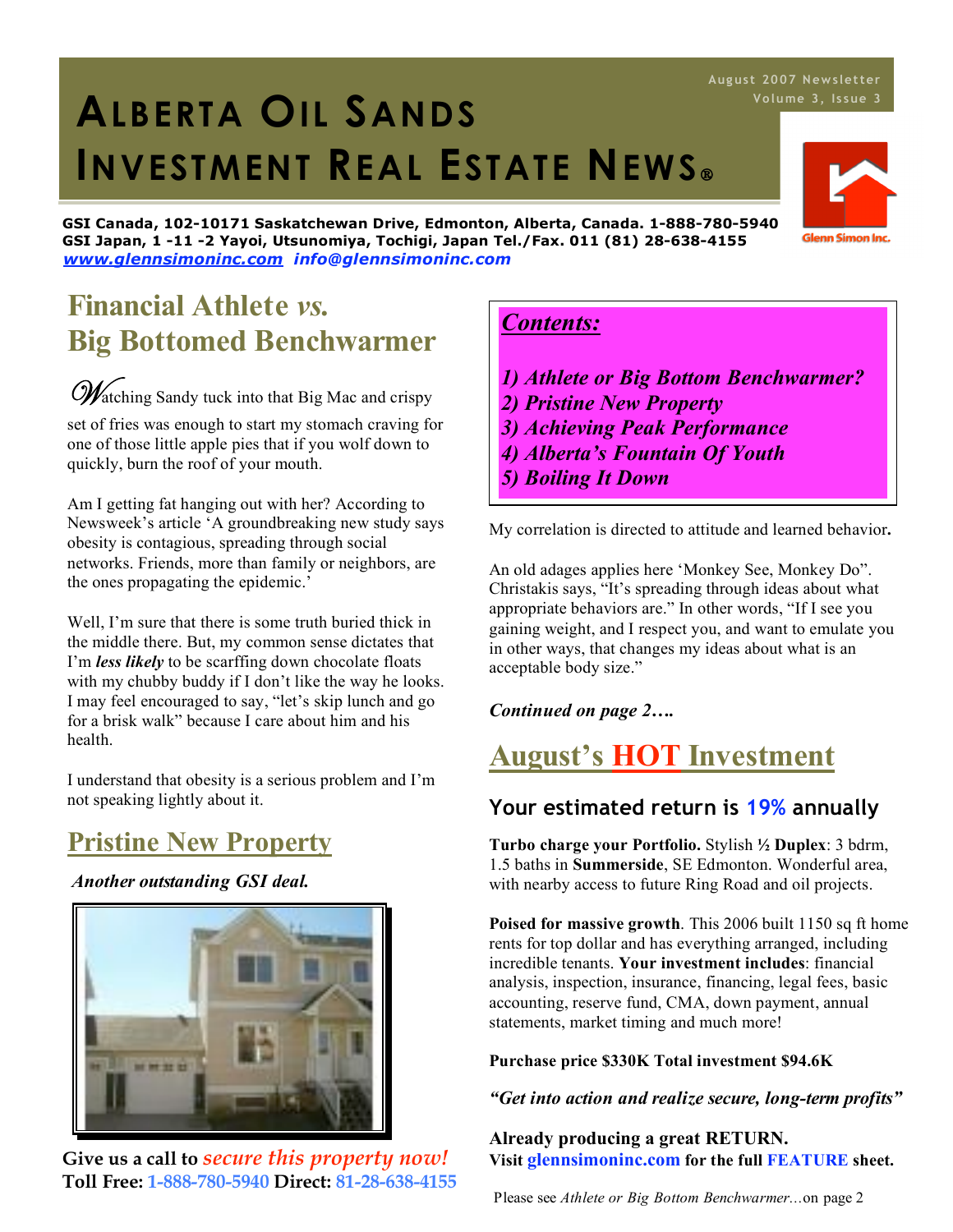# **Financial Athlete or Big-Bottomed Benchwarmer?**

*Article by Glenn Simon Inc.*

I **can attest to the power of positive influence**. You've heard "Your Network = Your Net worth", this is very true. Not just about money but health, life and ideas.

Sure it's easier to commiserate the trials of life (and even a way to bond) with friends. But, real progress happens when your peers and associates keep aspiring to do better and you jointly push to reach higher goals- that's where real, healthy growth occurs. Mastermind groups and Focus Partners enable an excellent source to support, share ideas and experiences that propel you all forward.

Imagine Trump, Kiyosaki and Tiger Woods' inner circle of inspiration and support.

It's essential to have a partner, group or team to pull you up the ladder be it health, wealth or spirit. That includes being accountable for your own actions.

Alberta is bursting with over \$176B of economic investment make certain you have the network to support your growth and success in this outstanding market.



*Paganini*

## **Achieving Peak Performance: How to Keep a Positive Attitude, Even If You're on Your Last String…**

#### *Excerpts from Dr. Alan Zimmerman's article*

**The great violinist Paganini was performing before a most distinguished audience.** Suddenly, one of his violin strings snapped. The audience gasped. But the master musician continued unruffled to play on the three remaining strings.

#### **Snap! A second string broke. Then, with a sharp crack, a third string broke!**

For a brief moment, the artist stopped, raised his famous Stradivarius violin high, and with one hand announced, "One string -- and Paganini."

With outstanding skill, he finished the selection on a single string. His performance was flawless, and the audience gave him a tumultuous standing ovation.

There will be times in your life when one string after another will snap. And you will go through circumstances that might tempt you to give up. But if you maintain a positive attitude, you won't allow yourself give up.

Focus on the positive. There's always some good in a bad situation. And there's always some bad in a good situation. It's the Yin Yang effect. So, what do you choose to focus on?

An old ditty says it this way: *"As you go through life, brother, Whatever be your goal, Keep your eye upon the doughnut, And not upon the hole!"* Some people focus on the hole. But the strategy seldom if ever works. You've got to stop keeping track of the negatives.

If you want to achieve peak performance, you must focus on the positive like Frank did, even though his constant optimism irritated his friends. No matter how horrible the circumstances, he'd remark, "It could have been worse."

#### **To cure him of his annoying habit, his friends decided to invent a situation that was so bad, so terrible that even Frank could find no hope in it.**

On the golf course one day, his friends said, "Frank did you hear about Tom? He came home last night, found his wife in bed with another man, shot them both, and then turned the gun on himself."

"That's horrible," Frank said. "But it could have been worse." "How could it possibly be any worse?" his friends asked. "Well," Frank answered, "If it had happened the night before, I'd be dead."

Please see *Alberta's Fountain of Youth …*on page 3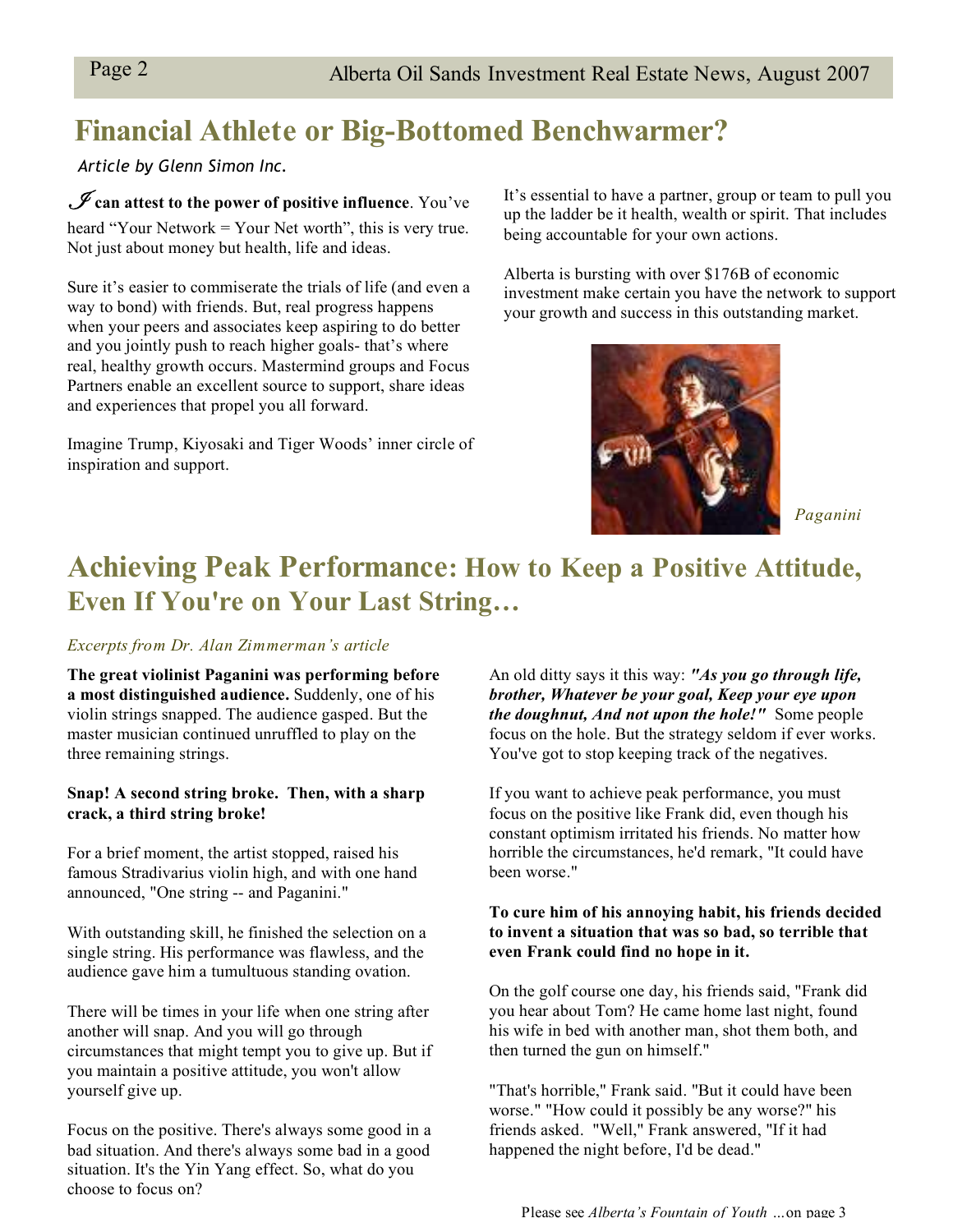# **Alberta's Fountain Of Youth**

*By: Alexandra Zabjek, with files from Trish Audette, The Edmonton Journal; with files from CanWest News Service* Published: Wednesday, July 18th, 2007

### **Young city, Province, buck national trend**

EDMONTON - **Canada may be growing older, but booming economic growth in Edmonton and Alberta is causing the ranks of young people in this region to swell, bucking trends in the rest of the country.**

Alberta showed a median age of 36 years, the lowest of all the provinces, according to 2006 census data released Tuesday by Statistics Canada. Likewise, the median age in Edmonton and Calgary -- which means half are older and half younger -- was 36.4 years and 35.7 years respectively, compared with 39.5 nationwide, which placed the cities among the country's **youngest major metropolitan areas**.

The number of young people in this province reflects both **the economy's current strength and its potential for future growth**, analysts said. "In a relative sense, we do have a somewhat favourable situation in terms of economic growth," said Frank Trovato, a professor of demography and sociology at the University of Alberta.

"Having a younger age overall could potentially mean more younger workers -- that's good for the economy because it means you have more entry-level workers, you can pay them a bit less and so it contributes to economic growth."

In Edmonton, the working population -- including those aged 15 to 64 -- soared by 12.2 per cent since the last census to a whopping **70.8 per cent** of the population in 2006, the StatsCan data showed. Last year, young adults aged 20 to 44 made up roughly 38 per cent of the province's population, compared to 34.5 per cent nationally.

**In addition, for every 100 people of retirement age in Alberta, there are about 151 entering the workforce**, the most favourable workforce replacement ratio of all the provinces. But if Alberta is earning a reputation as a fountain of youth, it is happening at the expense of other provinces.



*Alberta has the Nation's youngest and fastest growing population*

### *"the great growth opportunity here and that this is a city on the move. Young people are coming here and seeing a great future." -Mayor Stephen Mandel*

Migrants who have streamed into Alberta from across the country to fill labour gaps are typically of younger, often childbearing ages, increasing the working-age population, according to Statistics Canada. Among them is Lee Goodyear who came to Alberta in 2002 from Newfoundland. He arrived with \$19 in his pocket and "a dream of becoming something."

Two years later, Goodyear opened a commercial construction business, Practical Tactics, and the 26-year-old now shares an acreage west of Stony Plain with his best friend, also from Newfoundland. "I'll never go back home," he said. "If I can buy some cows and retire here, I'm good."

Goodyear's other aspiration, "to be a daddy," is also reflective of the province-wide baby boom, which is further contributing to Alberta's younger population.